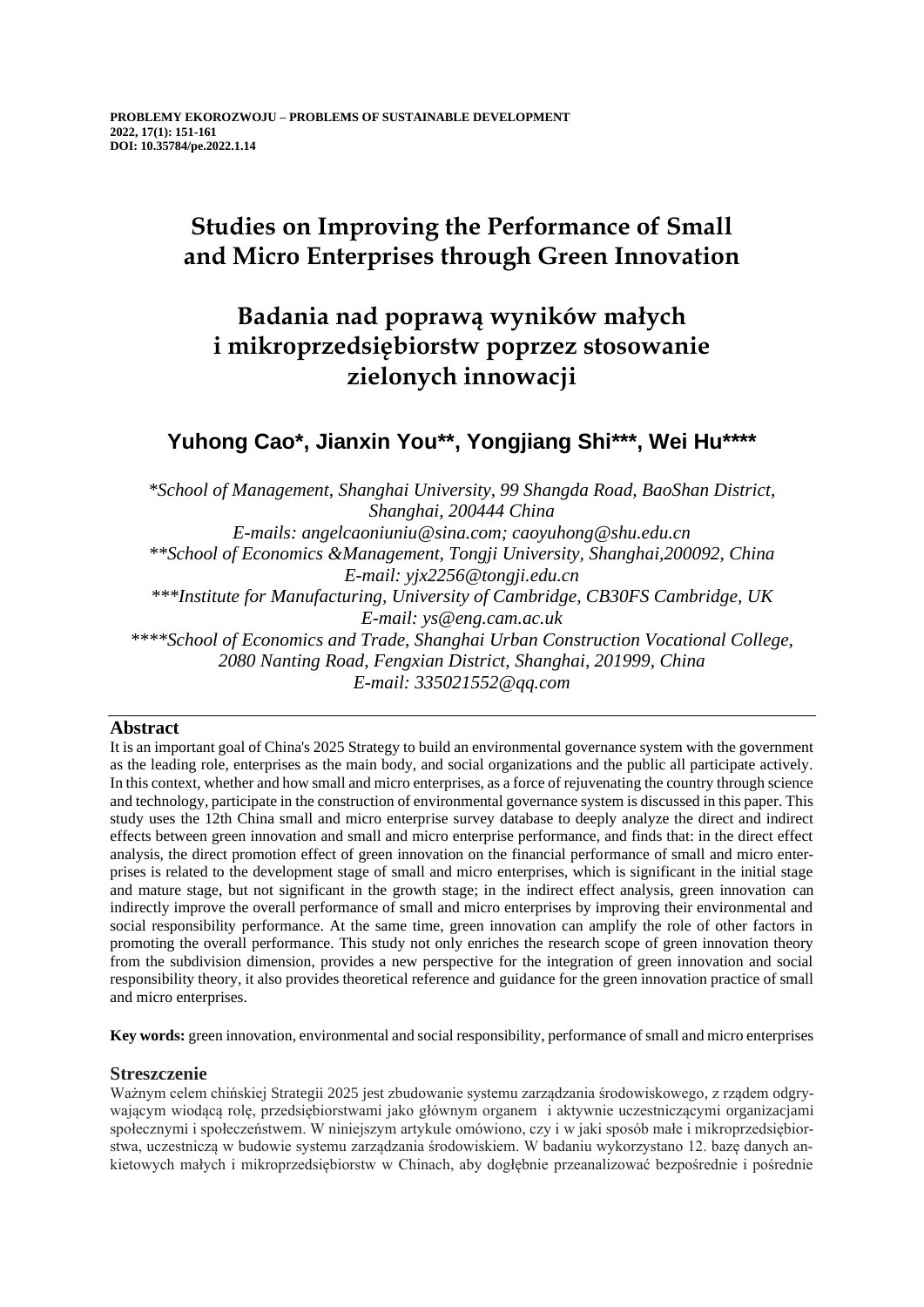zależności między zielonymi innowacjami a wynikami małych i mikroprzedsiębiorstw. Stwierdzono, że: w analizie skutków bezpośrednich bezpośredni wpływ promocji zielonych innowacji na finanse wyniki małych i mikroprzedsiębiorstw jest związany z fazą rozwoju małych i mikroprzedsiębiorstw, jest ona istotna w fazie początkowej i dojrzałej, ale nieistotna w fazie wzrostu; w analizie skutków pośrednich zielone innowacje mogą pośrednio poprawić ogólne wyniki małych i mikroprzedsiębiorstw poprzez poprawę ich wyników w zakresie odpowiedzialności środowiskowej i społecznej. Jednocześnie ekologiczne innowacje mogą wzmocnić rolę innych czynników w promowaniu ogólnej wydajności. Niniejszy artykuł nie tylko wzbogaca zakres badawczy teorii zielonych innowacji z wymiaru podpodziałowego, zapewnia nową perspektywę integracji zielonych innowacji i teorii odpowiedzialności społecznej, ale także dostarcza teoretycznego odniesienia i wskazówek dla praktyki zielonych innowacji małych i mikroprzedsiębiorstw.

**Słowa kluczowe:** zielone innowacje, środowiskowa i społeczna odpowiedzialność, wydajność małych i mikroprzedsiębiorstw

### **1. Introduction**

Statistics from the *Analysis and Prospects: Report on the Survival and Development of China's Small and Micro Enterprises* show that the total number of small and micro enterprises in China in 2019 be about 100 million. The 2014 European Commission report showed that small and micro enterprises accounted for 98.7% of the total number of enterprises, and employees accounted for 50.2% of the total number of employees (Targoutzidis et al., 2014). In 2018, the US Census Bureau showed that small and micro enterprises accounted for 95% of the total number of enterprises (US Census Bureau, 2018). Small and micro enterprises continue to develop on a global scale, their economic development mode is changing rapidly, and their employment absorption capacity is strong. They have become a propeller of regional growth and a regulator of social stability. Small and micro enterprises not only provide more jobs for the society, but also practice most of the innovation of technology and management and promote the development of economy. According to the national statistical yearbook of China, the final product and service value of small and micro enterprises accounted for more than 43% of GDP in 2018, and the tax payment accounted for more than 47%. In addition, about 50% of China's patent invention rights and 42% of new product development came from small and micro enterprises. Small and micro enterprises have become an important pillar of national economy and an important driving force of social development and play a pivotal role in social economy. Under the background of global high concern for sustainable development, China is also actively building the environmental governance system based on sustainable development. Because a large part of pollution in China comes from enterprises, enterprises play an important role in environmental governance practice, and small and micro enterprises are a force that cannot be ignored. As one of the sources of pollution, small and micro enterprises are not only the key monitoring objects of pollution prevention and control, but also an important carrier to promote green innovation and green production mode. Traditional view is that compared with large

and medium-sized enterprises, small and micro enterprises are often relatively conservative due to the restrictions of various resources and have high organizational commitment to traditional products. When facing risks, especially when their own survival and control rights are threatened, they are more willing to adopt the attitude of avoiding rather than preference, and then the willingness to innovate is lower (Cao et al., 2017; Chen et al., 2017).The green innovation that this research focuses on refers to the activities of small and micro enterprises to reduce environmental pollution through technological and product innovations to create new market opportunities to improve the overall performance of the enterprise.This activity has the dual attributes of environmental protection and innovation. In the process of implementing green innovation strategy, small and micro enterprises will face the dual pressure of environmental protection and innovation. Can they show stronger green innovation willingness than large and medium-sized enterprises? What are the specific driving factors? How to choose the path? The research on this issue is not only related to the sustainable development of small and micro enterprises, but also related to the sustainable development of China's economic and social environment.

This research can bring the following contributions.(1) By focusing on the subdivision dimension of green innovation, this paper reveals the impact of different indicators of green innovation on the sustainable development performance of small and micro enterprises, and deepens the existing green innovation theory; (2) By introducing the intermediary model and interaction model, this paper tests the indirect effect of green innovation on the sustainable development performance of small and micro enterprises, expands the channels for green innovation to play its value, and reveals the path of action between green innovation and the performance of small and micro enterprises; (3) It not only provides the possibility for small and micro enterprises to bring green innovation, corporate environmental social responsibility performance and corporate financial performance into the overall framework for systematic management, but also improves the theoretical extension of the impact process of green innovation on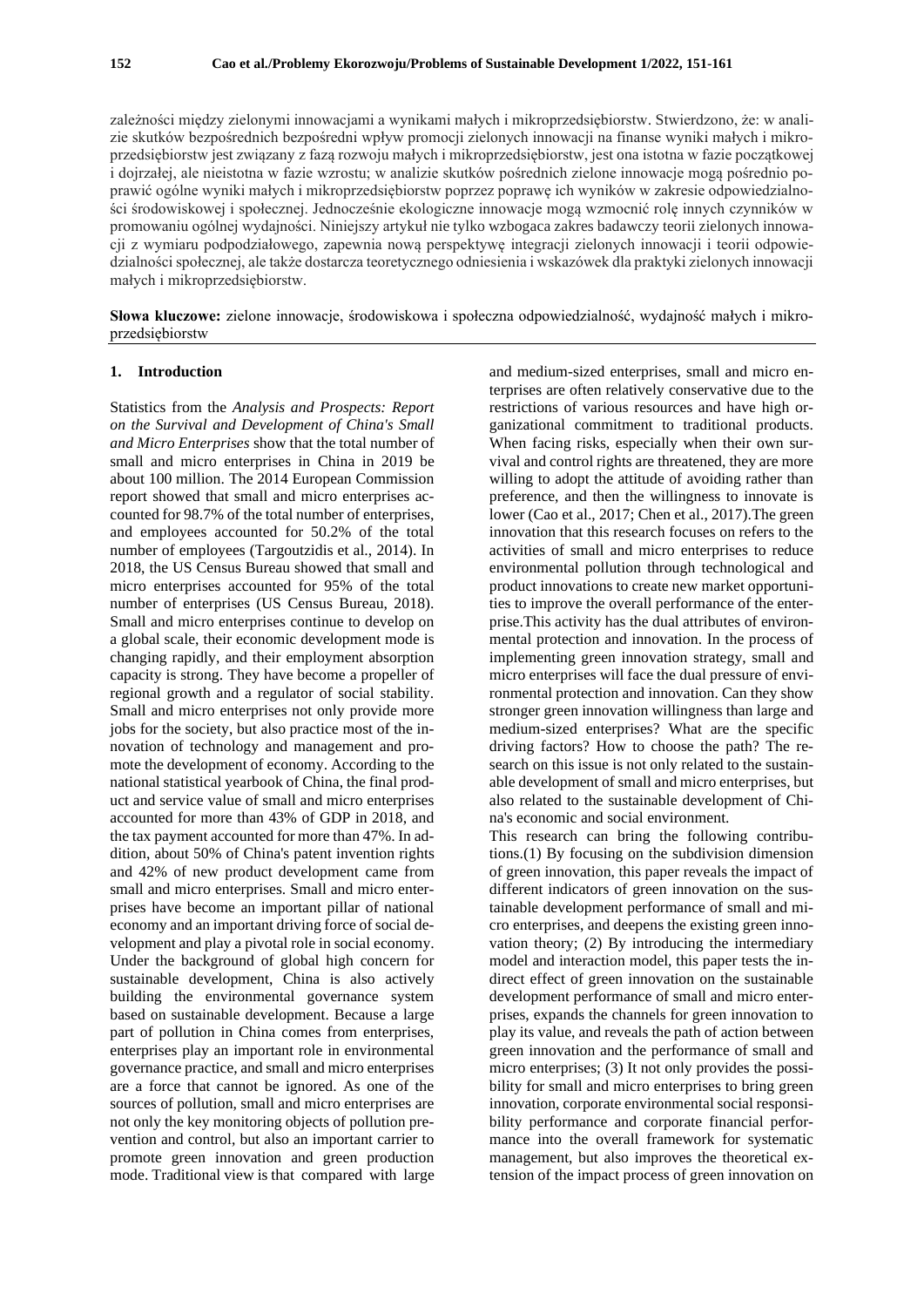corporate performance, and opens up new ideas for effectively improving the performance of small and micro enterprises and promoting the sustainable development of small and micro enterprises.

The research content of this paper is arranged as follows: the second section, literature review, to understand the impact of green innovation on enterprise performance and the role and motivation of green innovation of small and micro enterprises; the third section is the research design, select of green innovation indicators and corporate environmental and social responsibility measurement indicators, construct an analysis model of the direct and indirect effects of green innovation on the performance of small and micro enterprises; the fourth section analyzes the path of green innovation on the performance of small and micro enterprises; the fifth section is the conclusion.

#### **2. Literature review**

#### *(1) Green innovation and corporate performance*

Green innovation is an innovation composed of new or complete technologies, products, processes, services, and management concepts. It can not only realize value-added for enterprises, but also significantly reduce the adverse impact on the environment (Arfi, 2017). Green innovation is increasingly regarded as an important strategy for enterprises to obtain sustainable competitive advantage in the new arena (Chan, 2016), whose purpose is to make enterprises produce good environmental benefits, not just to reduce the pressure from the environment (Chen et al., 2018). Green innovation can effectively improve energy utilization using alternative energy, improvement of process and resource recycling, and promote cost minimization by reducing resource use, to ensure that the production and manufacturing processes of enterprises comply with environmental regulations and avoid environmental pollution penalties (Craig et al., 2006; Dangelico et al., 2019). As a forward-looking strategy to fundamentally solve environmental problems, green technology innovation can be reflected in the establishment of technical barriers and cultivation of long-term competitive advantages of enterprises through the dual value effect on environment and finance, it is the key factor for enterprises to occupy the market and realize sustainable operation (Chen et al., 2018; Calabrò et al., 2019).Green innovation can be divided into green process innovation and green product innovation (Fernando et al., 2019; Fu et al., 2019), green process innovation includes clean production technology innovation and end treatment technology innovation, which aims to reduce harmful substances, reduce pollutant emissions and improve energy efficiency by improving existing production processes or developing new processes (Gemechu et al., 2016).

The environmental characteristics of green product innovation can help enterprises to build differentiated competitive advantages (Ioannou et al, 2012), including establishing a good green image and improving social trust in the environmental performance of enterprises. At the same time, the differentiated advantages brought by green product innovation can help enterprises obtain environmental premium, thereby improving corporate financial performance (Jiang et al., 2016).

#### *(2) The role and motivation of green innovation in small and micro enterprises*

Most small and micro enterprises will face difficulties in financing, rising operating costs, and greater pressure on survival in the process of growth. Innovation can alleviate the degree of energy constraints and improve the performance of small and micro enterprises (TU et al., 2014). Compared with large enterprises, small and micro enterprises lacking resources and political influence are more dependent on favorable entrepreneurial environment, to continuously improve their ability to obtain external resources and survival opportunities, therefore, the innovation of external environment and internal operation is the key to improve the performance of small and micro enterprises at this stage (Li et al., 2015). Enterprises are deeply embedded in the external institutional environment, especially small and micro enterprises. In addition to being driven by internal profit creation, their strategic decisions will also be constrained by external institutional pressure. As far as the current external institutional pressure is concerned, small and micro enterprises mainly face the pressure from external stakeholders on natural environment protection and green mode of production, to achieve sustainable development, it is necessary to adopt green innovation strategies to respond to these institutional pressures and obtain the necessary legitimacy (Cao et al., 2017). Through a questionnaire survey on owners and managers of 211 small and micro enterprises, this paper explores the growth mechanism of small and micro enterprises from the perspective of resources, financing, learning and other innovation, and finds that the improvement of small and micro enterprises' performance should not only focus on the internal structure and policies, but also consider the external environment (Gemechu et al., 2016).Innovation input ability, innovation management ability, R&D and manufacturing ability, innovation output ability and innovation external environment all have a certain impact on the overall performance of small and micro enterprises (Jiang et al., 2016). The network membership of China's SME Industry Association will have an impact on innovation and enterprise performance, at the same time, innovation has a positive impact on the overall performance of small and micro enterprises (Qiao et al., 2014).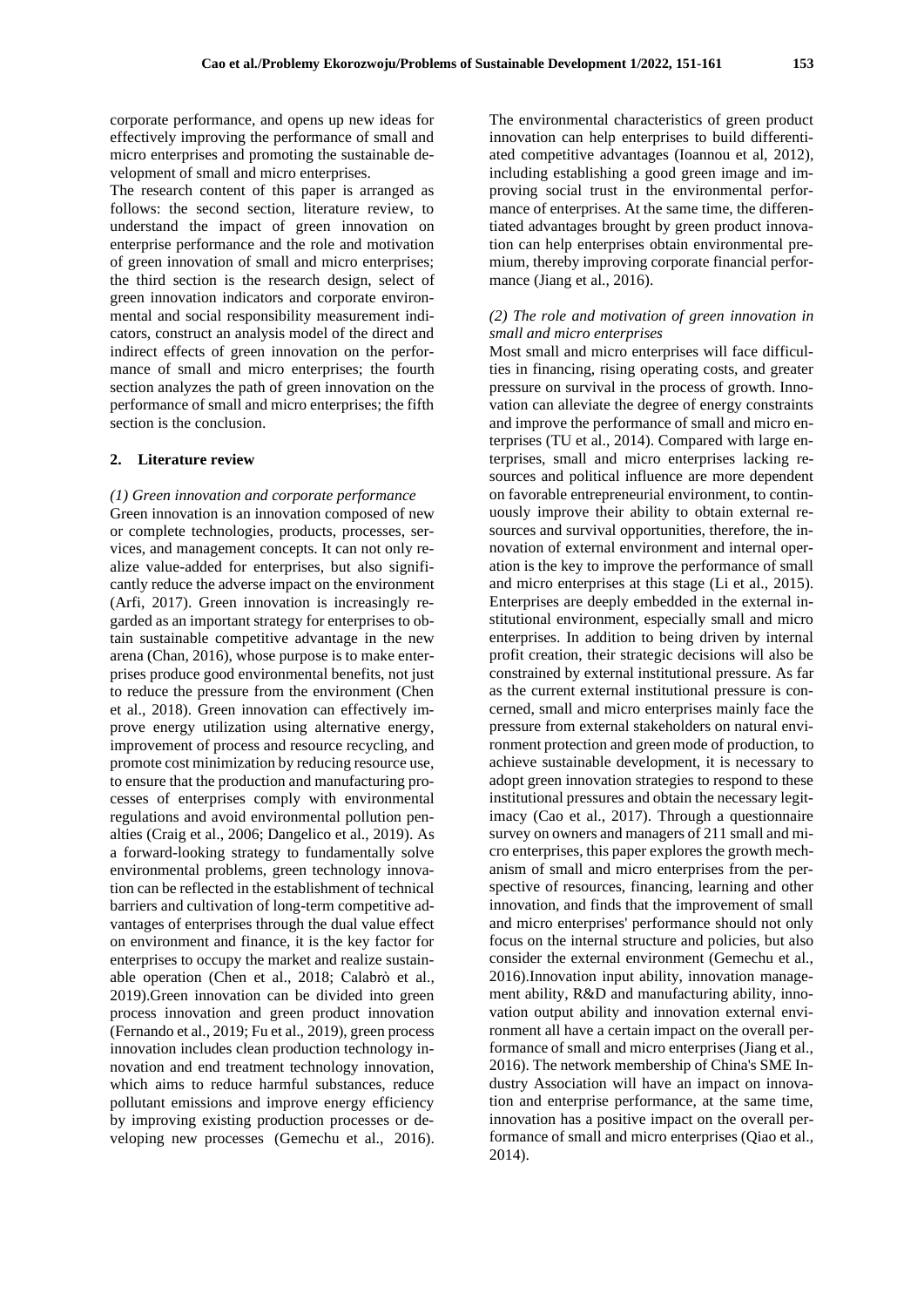#### *(3) Review of existing research*

Existing studies have shown the importance of green innovation in improving the performance of small and micro enterprises, but there are also some shortcomings. First, green innovation can promote the performance of small and micro enterprises, but the existing studies only show whether it can improve the performance, and the implementation of green innovation will convey to the outside world the willingness of small and micro enterprises to actively abide by environmental regulations and meet green needs, however, there is a lack of research on how green innovation affects the sustainable development of small and micro enterprises. In practice, due to the different roles of environmental responsibility, enterprises will show different degrees of green innovation behavior. How small and micro enterprises should carry out green innovation and how to set more efficient innovation path need further analysis. Second, many scholars have studied the effect of green innovation on the performance of small and micro enterprises, but the existing literature mainly uses the resource-based view to analyze the impact of green innovation on corporate financial performance or environmental performance. However, under the background of global emphasis on the construction of environmental governance system, the coordinated development of financial performance and environmental performance can better evaluate whether small and micro enterprises can meet the requirements of sustainable development. For small and micro enterprises, they need to create the best financial performance to ensure their long-term viability in the market, it also requires the ability to provide products or services based on technologies that reduce environmental burdens and even generate environmental benefits. Therefore, this paper uses both financial performance and environmental social responsibility performance to comprehensively measure the sustainable development performance of small and micro enterprises. Third, although the existing studies agree that green innovation has a certain effect on the performance improvement of small and micro enterprises, there is a lack of quantitative research on the contribution. In view of the above shortcomings, this paper studies the path of green innovation promoting the performance of small and micro enterprises based on quantitative effect.

#### **3. Research design**

In order to ensure the scientific of the indicators and the availability of relevant data, we determine the indicators of green innovation based on *Corporate Social Responsibility Report* and *Annual Financial Report of Small and Micro Enterprises*, and analyze the indicators closely related to green innovation in the corporate social responsibility report and the annual financial report of small and micro enterprises, establish the green innovation evaluation index system

closely related to the performance of small and micro enterprises. Based on *Environmental Protection Corporate Social Responsibility Guidelines*, an index system of environmental social responsibility closely related to the performance of small and micro enterprises is established. In the aspect of performance measurement of small and micro enterprises, the return on total assets (%) in the annual financial report of small and micro enterprises is taken as the performance measurement index of small and micro enterprises. The research process includes three steps: first, selecting green innovation indicators, based on the *Fourteenth Five-Year Plan for National Economic and Social Development of the People's Republic of China and Outline of Vision Goals for 2035*, using literature analysis and factor analysis to analyze the elements related to green innovation; secondly, based on the *Environmental Protection Corporate Social Responsibility Guide*, the paper analyzes the elements related to the environmental social responsibility of small and micro enterprises by literature analysis and factor analysis; thirdly, analyze the direct effect of green innovation on the performance improvement of small and micro enterprises; fourth, analyze the indirect effect of green innovation on the performance improvement of small and micro enterprises.

#### *3.1. Evaluation index of green innovation*

According to the research viewpoints of Chen (2017), Chiou (2011) and Xie (2021), based on the comprehensive discussion of experts, this study subdivides green innovation into 12 indicators to measure. In addition, quoting the coding criteria of Mallin (2013) and Xie (2021) using content analysis to quantify environmental information, the evaluation methods of green innovation indicators are as follows: if the CSR report has a text description of the relevant indicators, the score is 1; if quantitative or detailed description is involved, the score is 2; if there is no description, the score is 0; The final value is the sum of the scores of all indicators.

The selected 12 green innovation evaluation indicators are shown in Table 1. Factor analysis is used to verify the correctness of index selection. The total variance explanation of the output results of factor analysis of 12 green innovation indicators shows that the first principal component is 80.63%. Kmo and Bartlett test results show that the green innovation system Kmo sampling appropriateness quantity is 0.892, and Bartlett sphericity test significance is 0. The data shows that the accuracy and consistency of index selection can be used for subsequent analysis and application.

#### *3.2. Environmental social responsibility indicators of small and micro enterprises*

In order to guide enterprises to fulfill their environmental protection social responsibility, promote the standardization and promotion of their social respon-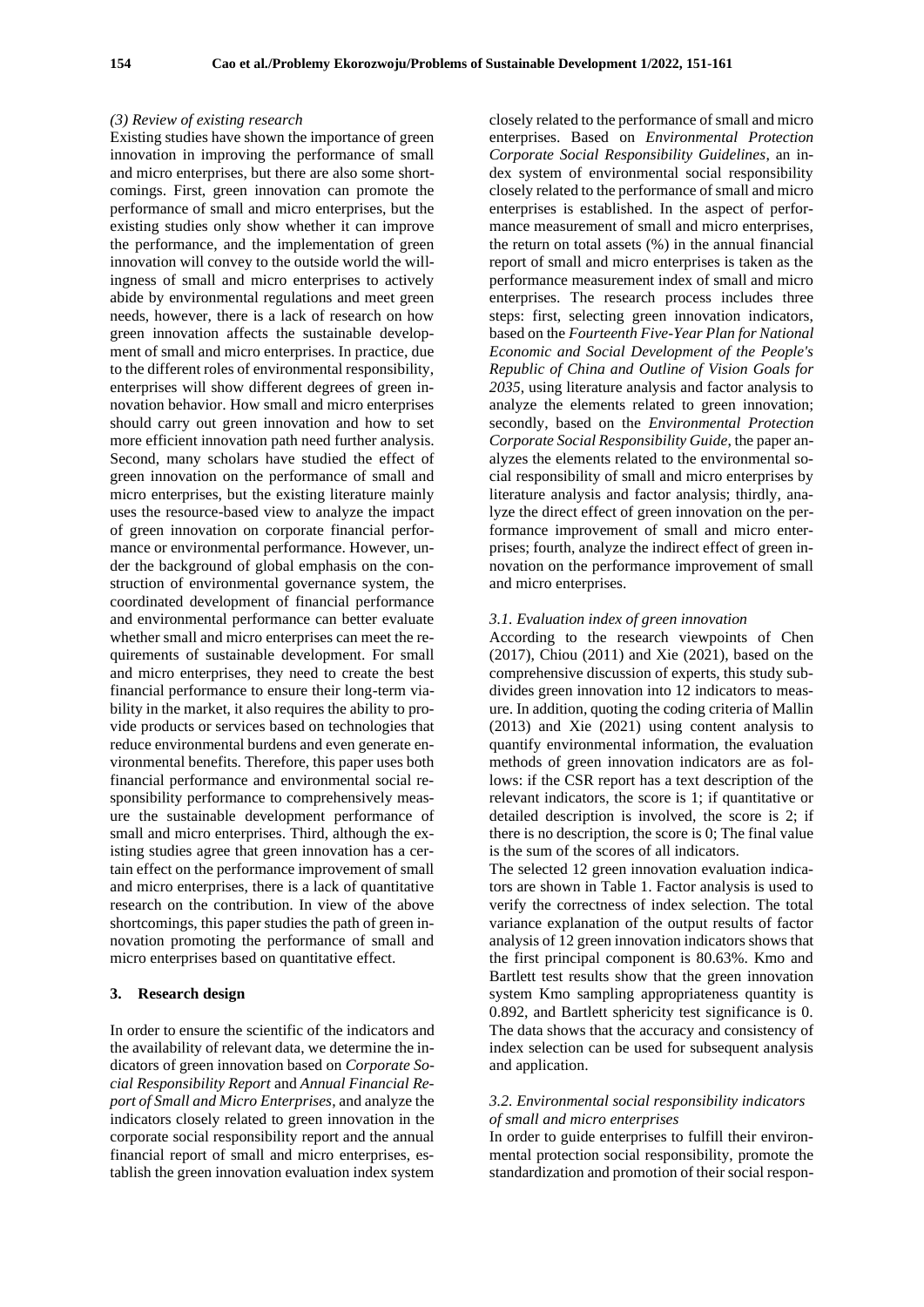|                     | Indicator                                                                                    | Literature sources                                                                                                             | Data Sources                                                  |  |
|---------------------|----------------------------------------------------------------------------------------------|--------------------------------------------------------------------------------------------------------------------------------|---------------------------------------------------------------|--|
| Green<br>innovation | Green R&D investment/sales                                                                   |                                                                                                                                |                                                               |  |
|                     | End technology R&D investment/sales                                                          |                                                                                                                                | 2014-2019<br>Corporate So-<br>cial Responsi-<br>bility Report |  |
|                     | Green technological transformation investment/                                               |                                                                                                                                |                                                               |  |
|                     | sales                                                                                        | Chen et al., 2001;<br>Edwards, 2007;<br>Chiou et al., 2011;<br>Block, 2012;<br>Aghion, 2017;<br>Dangelico, 2019;<br>Xie, 2021; |                                                               |  |
|                     | Green innovation auxiliary system investment/sales                                           |                                                                                                                                |                                                               |  |
|                     | Number of green innovation patents approved in re-<br>cent five years                        |                                                                                                                                |                                                               |  |
|                     | Impact of green process innovation on reducing en-<br>vironmental pollution                  |                                                                                                                                |                                                               |  |
|                     | The impact of green innovation on reducing raw ma-<br>terials and operating costs            |                                                                                                                                |                                                               |  |
|                     | The influence of green innovation on the improve-<br>ment of product performance and quality |                                                                                                                                |                                                               |  |
|                     | Sales revenue of green new products / total sales rev-                                       |                                                                                                                                |                                                               |  |
|                     | enue in recent 5 years                                                                       |                                                                                                                                |                                                               |  |
|                     | The market share of new green products for enter-                                            |                                                                                                                                |                                                               |  |
|                     | prises                                                                                       |                                                                                                                                |                                                               |  |
|                     | Number of green products with green certification                                            |                                                                                                                                |                                                               |  |
|                     | Environmental friendliness of green products                                                 |                                                                                                                                |                                                               |  |

Table 1. Green innovation indicator settings and data sources

Table 2. Indicator setting and data sources of environmental social responsibility of small and micro enterprises

| Indicator               | Measurement method                               | Literature                    | Data                                                           |
|-------------------------|--------------------------------------------------|-------------------------------|----------------------------------------------------------------|
|                         |                                                  | sources                       | Sources                                                        |
| Environmental costs     | Percentage of pollution treatment fee in total   |                               |                                                                |
|                         | product cost                                     |                               |                                                                |
| Ecological compensation | Percentage of ecological compensation fee in     | Chen et al.,                  | 2014-2019<br>Corporate<br>Social Re-<br>sponsibility<br>Report |
|                         | total product cost                               |                               |                                                                |
| Environmental organiza- | Award level of world / national / local environ- | 2001:                         |                                                                |
| tion Awards             | mental protection organizations                  | Edwards, 2007;                |                                                                |
|                         | Years of ISO9000 and ISO14000 series certifi-    | Chiou et al.,<br>2011;        |                                                                |
| Certification           | cation                                           |                               |                                                                |
| Energy consumption      | Energy consumption per unit value                | Block, 2012;<br>Aghion, 2017; |                                                                |
| Environmental education | Percentage of environmental education and        | Dangelico,                    |                                                                |
| and training            | training cost in total training cost             | 2019;                         |                                                                |
|                         | The degree of understanding efforts of enter-    | Xie, 2021                     |                                                                |
| Green consciousness     | prises in guiding green consumption              |                               |                                                                |
|                         | The degree of green recognition in corporate     |                               |                                                                |
| Green culture           | culture                                          |                               |                                                                |
| Green personnel input   | The number of green management personnel         |                               |                                                                |

sibility behaviors, and promote the sustainable development of China's environmental protection enterprises, China Environmental Protection Industry Association organized 13 units to compile the first group standard on environmental protection enterprises' social responsibility in 2019: *Corporate Social Responsibility Guidelines for Environmental Protection*. According to the characteristics of the production and operation activities of environmental protection enterprises, there are 11 specific issues of environmental corporate social responsibility and their implementation suggestions were given as the core content, including: the enterprise decision-making and measures, undertaking public environmental responsibility, biodiversity protection, integrity and fair operation, NIMBY effect response, consumer service, cleaner production, occupational health and safety, innovation and application, supply chain management and information disclosure. Based on the analysis of specific issues and implementation suggestions of corporate social responsibility in the

corporate social responsibility guidelines for environmental protection, and referring to the studies of Christian (1997), Chen (2001), Ilias et al. (2018), this study selects 8 evaluation indicators of green innovation as shown in Table 2.

#### *3.3. Sample selection and data sources*

The data of this study mainly comes from the small and micro enterprises in the small and micro enterprise directory system. In view of the lack of a unified paradigm for the disclosure of environmental information by small and micro enterprises in China, we should learn from the existing research methods on enterprise environmental information disclosure (Albertini, 2014; Mallin et al., 2013), in addition to the second-hand data from wind and other databases, this paper mainly uses content analysis method to mine the CSR reports of heavy pollution small and micro enterprises from 2014 to 2019. In order to obtain reliable and comprehensive data, this study screened the research objects through the following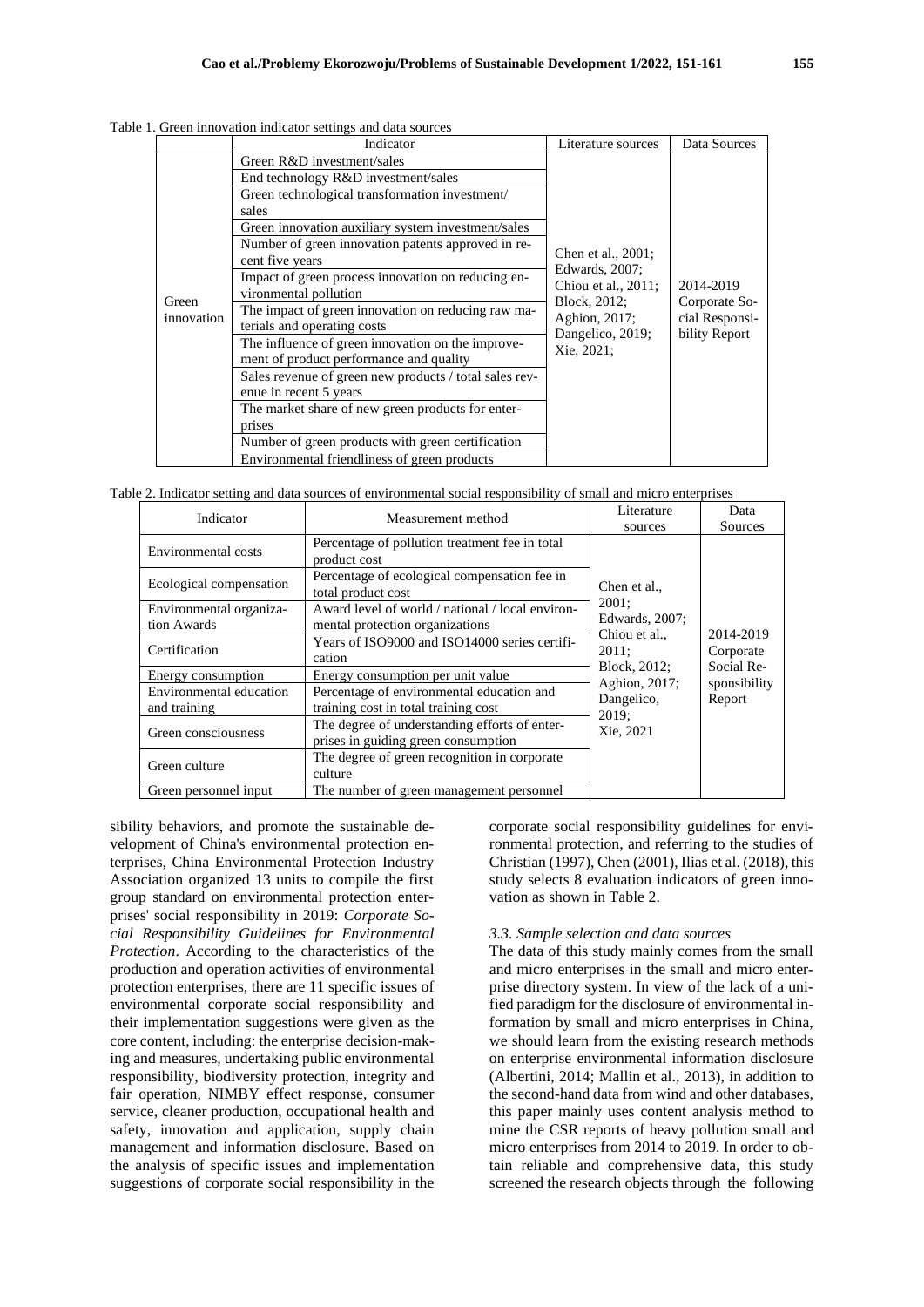

Figure 2. Interaction effect model of green innovation on return on total assets of small and microenterprises

steps: (1) collected 1900 small and micro enterprises which were recorded in wind database and small and micro enterprise directory system; (2) according to the Environmental Protection Verification Industry Classified Management Directory (HBH [2008] No. 373), 890 small and micro enterprises with heavy pollution were further screened out; (3) delete the small and micro enterprises that did not publish the CSR report from 2014 to 2019; Finally, the research data of 211 small and micro enterprises were obtained. Including metal and nonmetal industry, petrochemical and plastic industry, pharmaceutical manufacturing industry, textile and clothing industry, food manufacturing, agricultural and sideline products processing industry, paper and paper products industry, etc. Nevertheless, there are still 62 small and micro enterprises with missing data. In order to ensure the sample size, this study uses the regression interpolation method to fill in the missing values, and finally obtains the balanced panel data composed of a total of 1266 research samples of 211 small and micro enterprises from 2014 to 2019.

#### *3.4. Analysis method of action path*

According to the mutual influence and intermediary effect model of multiple factors proposed by Miller et al. (2014), this study first uses regression analysis model to analyze the direct effect of green innovation on the performance of small and micro enterprises; then, the intermediary model and interaction model are established to analyze the interaction of small and micro enterprises' environmental social responsibility index, green innovation index and small and micro enterprises' performance index.

Direct action model. In order to analyze the direct relationship between green innovation and the performance of small and micro enterprises, this paper takes the return on total assets (%) as the evaluation of the performance of small and micro enterprises and establishes a regression analysis model of the two. The life cycle stage of small and micro enterprises is considered in the analysis process. According to the enterprise life cycle and model of enterprise life cycle revised by Li (2015), 211 small and micro enterprises are divided into three categories according to their life cycle stages: start-up small and micro enterprises (68 in total, with a duration of 0-2 years), growth small and micro enterprises (61 in total, with a duration of 2-4 years) and mature small and micro enterprises (82 in total, with a duration of 4-6 years).

Indirect action model. Based on the research of Edwards & Lisas (2007), Preacher & Hayes (2008), Jin & Liu (2021), this paper constructs the mediating effect model and interaction effect model respectively to analyze the interaction effect among environmental social responsibility index, green innovation index and performance index of small and micro enterprises. The model is shown in Figure 1 and Figure 2. Figure 1 is the mediating effect analysis model based on the indicators of environmental social responsibility of small and micro enterprises, in which green innovation is the independent variable, environmental social responsibility is the mediating variable, and the return on total assets of small and micro enterprises is the dependent variable. The percentile bootstrap method recommended by Zhang et al. (2016) and Hayes et al. (2013) will be used to test the mediating effect. Figure 2 shows the interaction effect model of green innovation on the return on total assets of small and micro enterprises, in which the environmental social responsibility index of small and micro enterprises is taken as the independent variable, the green innovation index is taken as the interactive variable, and the return on total assets is taken as the dependent variable. The study will use the SPSS macro (process) compiled by Hayes (2013) to verify the interaction.

#### **4. Analysis of action path**

*4.1. Analysis of the direct effect of green innovation on the performance of small and micro enterprises* The bivariate correlation analysis results of green innovation index and return on total assets of small and micro enterprises show that they are significantly correlated at the level of  $P=0.01$ . A linear regression analysis was performed on the green innovation in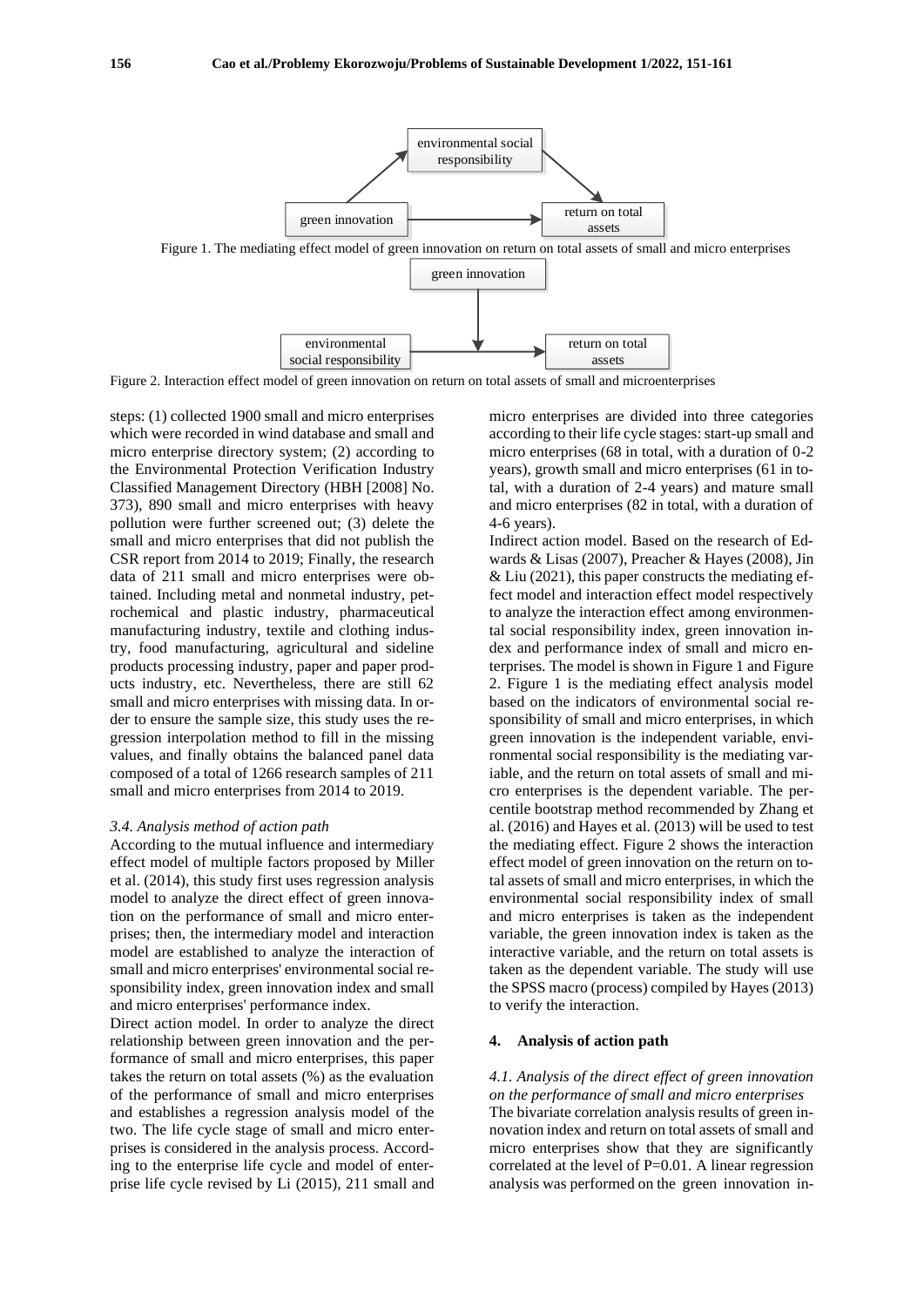dicators and the return on total assets of small and micro enterprises, and the path coefficient was 0.698.

In order to analyze whether there are significant differences in the relationship between green innovation index and small and micro enterprise performance in different life cycle stages of small and micro enterprises, the contribution value of green innovation index to the total return on assets of small and micro enterprises is constructed, which is defined as green innovation/total return on assets of small and micro enterprises. The discriminant function could explain 100% of the variance, and the correlation was significant at the level of  $P=0.01$ . The results show that the contribution value of green innovation to the total return on assets of small and micro enterprises has significant differences among the three stages, so it is necessary to carry out regression analysis for the three stages. The results of bivariate correlation analysis of green innovation and return on total assets of small and micro enterprises in the three stages are shown in Table 3.

Table 3. Correlation analysis of green innovation and return on total assets

| Variable            | Initial | Growth   | Mature    |  |
|---------------------|---------|----------|-----------|--|
|                     | stage   | period   | period    |  |
| Pearson correlation | 0.298   | $-0.203$ | $0.815**$ |  |
| Sig.                | 0.081   | 0.187    |           |  |
| Number of cases     | 68      | 61       |           |  |

The regression results show that the green innovation in the start-up period is weakly correlated with the return on total assets at the P value of 0.01, and the linear regression path coefficient is 0.298, indicating that in the start-up period, the increase in green innovation has a certain degree of improvement in the performance of small and micro enterprises. Green innovation in the mature period is significantly related to the return on total assets at the P value of 0.01, and the linear regression path coefficient is 0.815, the improvement of green innovation has the most obvious effect on the performance of small and micro enterprises. The correlation between the two variables in the growing period is not significant, and the linear regression path coefficient is - 0.203, indicating that the degree of effect in the growing period is not significant.

This phenomenon can be explained by the characteristics of the development stage of small and micro enterprises in China. In the early stage of small and micro enterprises, the company has fewer personnel, and the operation right and ownership are often concentrated on the entrepreneurs. The entrepreneurs have clear strategic ideas, have high enthusiasm for entrepreneurial prospects, and are willing to invest more time and money in improving the quantity of green process innovation and the performance and quality of products, which will slowly improve the performance of small and micro enterprises. In the growth period, 67% of small and micro enterprises

in China go bankrupt. At this stage, they will encounter two problems. One is that the enterprise has a certain turnover and scale and enters the preliminary standardized management. However, many management decisions still need the participation of the boss. If the management right and ownership are not separated, they will encounter management crisis. The other problem is that the boss's strategy is very scientific, however, the ability of employees cannot keep up, and the return on investment of green innovation may be extremely low. It takes a long time and high investment to reflect the performance of small and micro enterprises. Many of these problems make entrepreneurs doubt and even retreat from green innovation.

In the mature period, the enthusiasm of employees, the self-cultivation of leaders, and the core competitiveness of enterprises have reached a relatively perfect state. The innovation speed of green products, the number of patents approved for green products, and the sales revenue of green new products have enhanced and magnified other aspects of small and micro enterprises, showing the characteristics of high investment and high return, so as to efficiently produce the chain reaction of sustainable development.

### *4.2. Analysis of the indirect effect of green innovation on the performance of small and micro enterprises*

The analysis of the correlation between the environmental and social responsibility indicators of small and micro enterprises, green innovation, and return on total assets respectively shows that there are 8 significantly related indicators under the condition of a P value of 0.05. There is only one index, green personnel input, which has no significant correlation with green innovation and return on total assets.

#### *(1) Analysis of mediation model validation*

Taking environmental cost as an example, this paper constructs the intermediary model between environmental cost and green innovation and small and micro enterprise performance, and the results are shown in Table 3. The total effect is the effect of green innovation on the performance of small and micro enterprises, which is significant at the level of P=0.05, and the path coefficient is 0.7813. It can be seen that improving the level of green innovation can directly affect the performance of small and micro enterprises. Taking the environmental cost as an example to construct the mediating model, the indirect effect of mediating variable is 0.3391, and the bootstrap 95% confidence interval of the mediating effect test of environmental cost does not contain 0, which indicates that the mediating effect of environmental cost between green innovation and small and micro enterprise performance is significant. The contribution of mediators to the total indirect effect was 43.40%. The mechanism by which green innovation affects the performance of small and micro enterpri-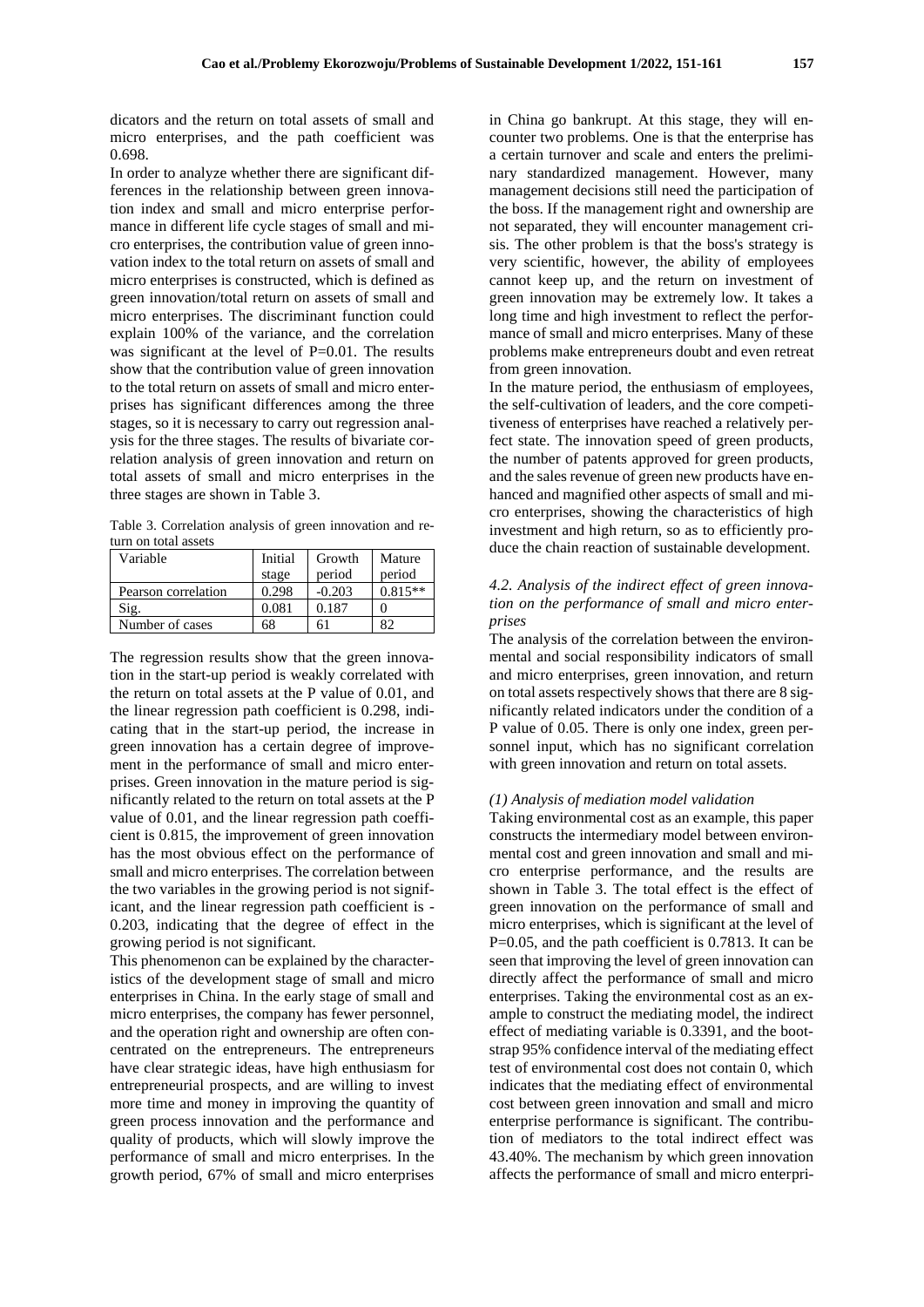| tole 4. The incurating criter of green innovation on the performance of sinal and initio chiefprises |              |                  |                 |        |                  |  |
|------------------------------------------------------------------------------------------------------|--------------|------------------|-----------------|--------|------------------|--|
|                                                                                                      | Effect value | <b>Bootstrap</b> | Bootstrap95% CI |        | Proportion of    |  |
| Path                                                                                                 |              | Standard         | Lower           | Upper  | relative mediat- |  |
|                                                                                                      |              | error            | limit           | limit  | ing effect       |  |
| Total effect                                                                                         | 0.7813       | 0.0654           | 0.6387          | 0.9791 |                  |  |
| Direct effect                                                                                        | 0.4087       | 0.1193           | 0.2035          | 0.7084 |                  |  |
| Indirect effect<br>(Environmental costs)                                                             | 0.3391       | 0.1981           | 0.1099          | 0.6121 | 43.40%           |  |
| Total effect                                                                                         | 0.7918       | 0.0654           | 0.6312          | 0.9436 |                  |  |
| Direct effect                                                                                        | 0.5143       | 0.1082           | 0.3154          | 0.7874 |                  |  |
| Indirect effect<br>(Environmental organization Awards)                                               | 0.2361       | 0.1157           | 0.0465          | 0.4965 | 29.81%           |  |
| Total effect                                                                                         | 0.7873       | 0.0724           | 0.6132          | 0.9532 |                  |  |
| Direct effect                                                                                        | 0.4452       | 0.0912           | 0.2643          | 0.6564 |                  |  |
| Indirect effect<br>(Certification)                                                                   | 0.3236       | 0.0653           | 0.1886          | 0.4527 | 41.10%           |  |
| Total effect                                                                                         | 0.7922       | 0.0724           | 0.6251          | 0.9569 |                  |  |
| Direct effect                                                                                        | 0.6012       | 0.0989           | 0.4087          | 0.8326 |                  |  |
| Indirect effect<br>(Environmental education and training)                                            | 0.1564       | 0.0542           | 0.0539          | 0.2543 | 19.74%           |  |

Table 4. The mediating effect of green innovation on the performance of small and micro enterprises

Table 5. Results of interaction effect of environmental social responsibility, green innovation and small and micro enterprises performance

| Interactive path                                                  | Coeffi-<br>cient | Standard<br>error |        | p      | Interaction<br>effect |
|-------------------------------------------------------------------|------------------|-------------------|--------|--------|-----------------------|
| Environmental cost * Green Innovation                             | 0.1902           | 0.0793            | 2.4734 | 0.0152 | 0.3591                |
| Ecological compensation*Green Innovation                          | 0.1718           | 0.0654            | 2.5682 | 0.0094 | 0.3216                |
| Environmental protection organization award<br>* Green Innovation | 0.2325           | 0.0712            | 2.8843 | 0.0045 | 0.4356                |
| Certification * Green Innovation                                  | 0.2852           | 0.0883            | 3.1571 | 0.0198 | 0.5345                |
| Energy consumption * Green Innovation                             | 0.2107           | 0.0802            | 3.0162 | 0.0185 | 0.3916                |
| Environmental education and training *<br>Green Innovation        | 0.1865           | 0.0794            | 2.1365 | 0.0099 | 0.3431                |
| Green consciousness * Green Innovation                            | 0.1906           | 0.0713            | 2.0441 | 0.0083 | 0.3014                |
| Green culture * Green Innovation                                  | 0.1638           | 0.0709            | 1.9512 | 0.0076 | 0.3122                |
| Green personnel * Green Innovation                                | 0.1927           | 0.0658            | 1.2508 | 0.0054 | Nix                   |



Figure 3. Relationship among environmental social responsibility (independent variable), green innovation (interactive variable) and small and micro enterprise performance (dependent variable)

ses through environmental costs is that as the level of green innovation increases, pollution treatment fees are reduced, and at the same time, corporate products meet environmental protection requirements and service satisfaction increases, which will expand the overall market for small and micro enterprises. Both of these aspects will affect its return on total assets.

Similar analysis is applied to other indicators of environmental social responsibility of small and micro enterprises. The results show that green innovation can indirectly promote the performance of small and micro enterprises through variables such as environmental cost, environmental organization reward, qualification certification, environmental education and training, as shown in Table 4.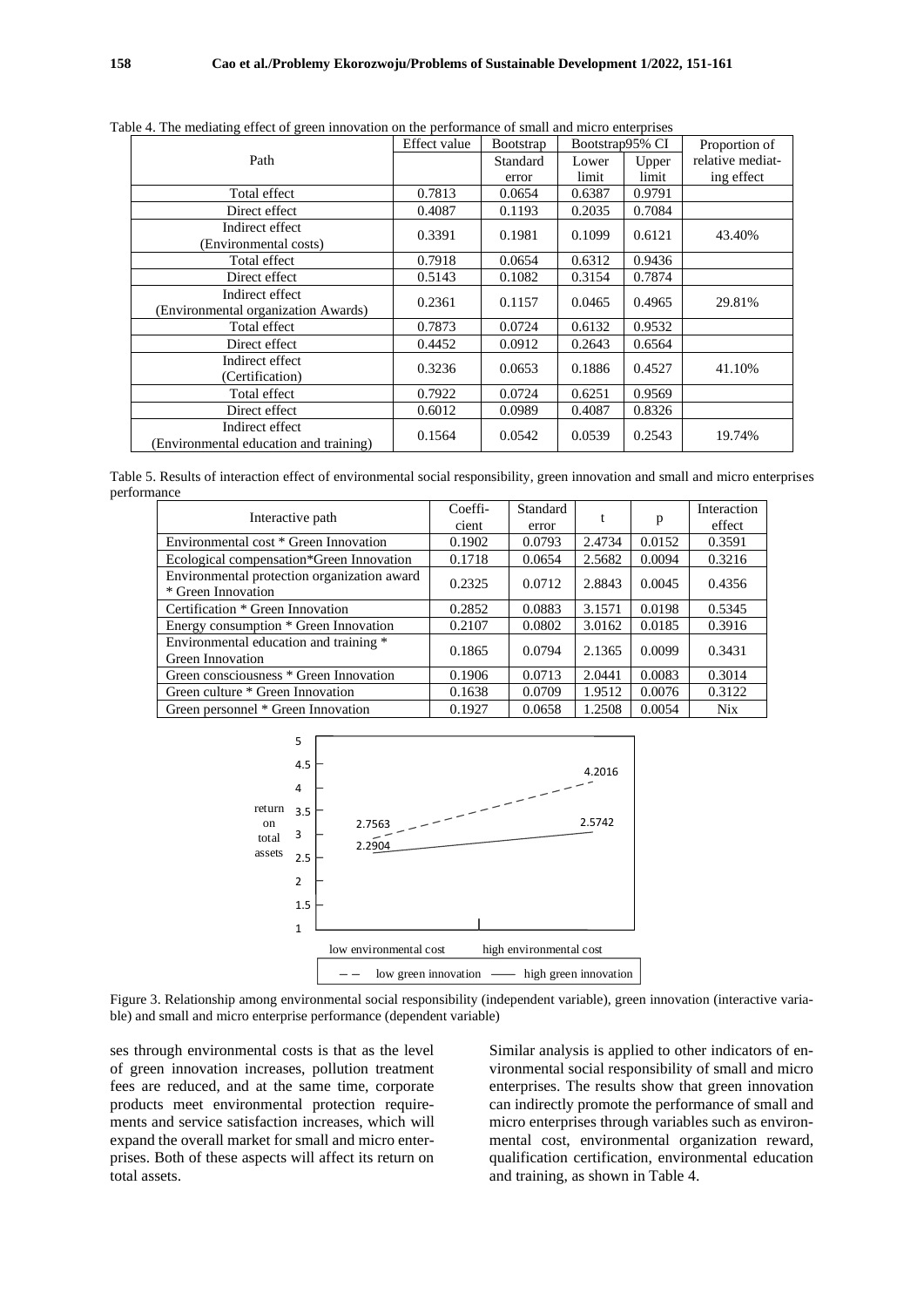#### *(2) Interactive model validation analysis*

The results of interactive model analysis are shown in Table 5. The results show that green innovation is an interactive variable that affects the relationship between environmental cost, ecological compensation, environmental organization reward, qualification certification, energy consumption, environmental education and training, green awareness, green culture and small and micro enterprise performance. Taking environmental cost as examples, in order to intuitively illustrate how interaction variables affect independent variables and dependent variables, we use the slope diagram of  $M<sup>+</sup>$  and  $M<sup>+</sup>$  is the comparison (see Figure 3).

The simple slope plot of M±1SD shows that each pair of variables is an enhancement. The indirect effect analysis results show that green innovation has amplification effect, and green innovation is not a single factor to promote the performance improvement of small and micro enterprises, but a unified whole is formed by relying on environmental and social responsibility indicators and mutual conditions. Therefore, it can be said that green innovation enhances the impact of environmental social responsibility on the performance of small and micro enterprises, and the interaction effects are 0.5 and 0.5216 respectively. The interaction effect is calculated by the method in Reference Jin (2021) and Zhang (2016). The results are shown in Table 4. It can be seen from table 4 that the factors that green innovation has amplification effect on the environmental social responsibility performance of small and micro enterprises include environmental cost, ecological compensation, etc., while the indicator *green personnel* do not show amplification effect.

From the perspective of the relationship between environmental and social responsibility indicators and green innovation, at the micro level within small and micro enterprises, the increase in environmental costs is on the one hand the result of corporate environmental awareness, on the other hand, it is promoted by the improvement of the level of green innovation. Changes in environmental costs will significantly affect the resource allocation methods of small and micro enterprises. Increasing environmental costs is an inevitable requirement for improving the competitiveness of small and micro enterprises. At the macro level of society, the development of green innovation needs the improvement and implementation of government rules and regulations, education and incentive measures.In the process of economic development, China has been learning from foreign advanced production development and innovation systems, and has entered the society of green production. Green innovation means that green involves all aspects of the development of small and micro enterprises. The interaction between environmental social responsibility indicators and green innovation can be understood from the perspective of sustainable

development. With the active implementation of sustainable development strategy, green innovation emphasizes harmonious coexistence, and the improvement of green innovation level means that small and micro enterprises can maintain the stability of green and survival, ensure the green quality of products and services, form a virtuous cycle process, and produce spillover effects. Therefore, it can be said that green innovation is the only way for small and micro enterprises to obtain market leading advantages.

#### **5. Discussion and conclusion**

Due to the epidemic, most small and micro enterprises are currently experiencing serious declines in operating income and tight cash flow. According to a joint survey of 995 small enterprises conducted by Tsinghua University and Peking University, in 2020, 29.6% of small businesses' operating income dropped by more than 50%, 58% of small enterprises' business income dropped by more than 20%, and only 4% of small enterprises business income dropped by less than 10%. In addition, about 50% of small and micro enterprises in China are in the growth stage, and the effect of green innovation on improving performance may not be very significant at this stage. In this complex environment, whether small and micro enterprises should become more active green innovation promoters, and how to solve the problem of *harmonious coexistence* have become the most concerned issues of current managers.

When facing environmental pollution problems, the government's environmental regulations are important, but more importantly, it is to actively guide all kinds of enterprises to become active promoters of environmental protection, not just passive responders to environmental pressures. Therefore, how to effectively guide them to environmental protection and green innovation is a subject of both theoretical and practical significance. This study provides some support for small and micro enterprises to firmly follow the green innovation route. The study found that green innovation can directly improve the performance of small and micro enterprises, and there is a life cycle phenomenon in the direct promotion effect of green innovation on the performance of small and micro enterprises. When the development of small and micro enterprises is in the initial stage and mature stage, the direct effect of green innovation investment on the performance of small and micro enterprises is very significant; In the growth period, the direct effect is not significant. In addition, there is a significant interaction between green innovation and environmental social responsibility indicators of small and micro enterprises, which can enhance and enlarge the performance of small and micro enterprises,at the same time, it has amplification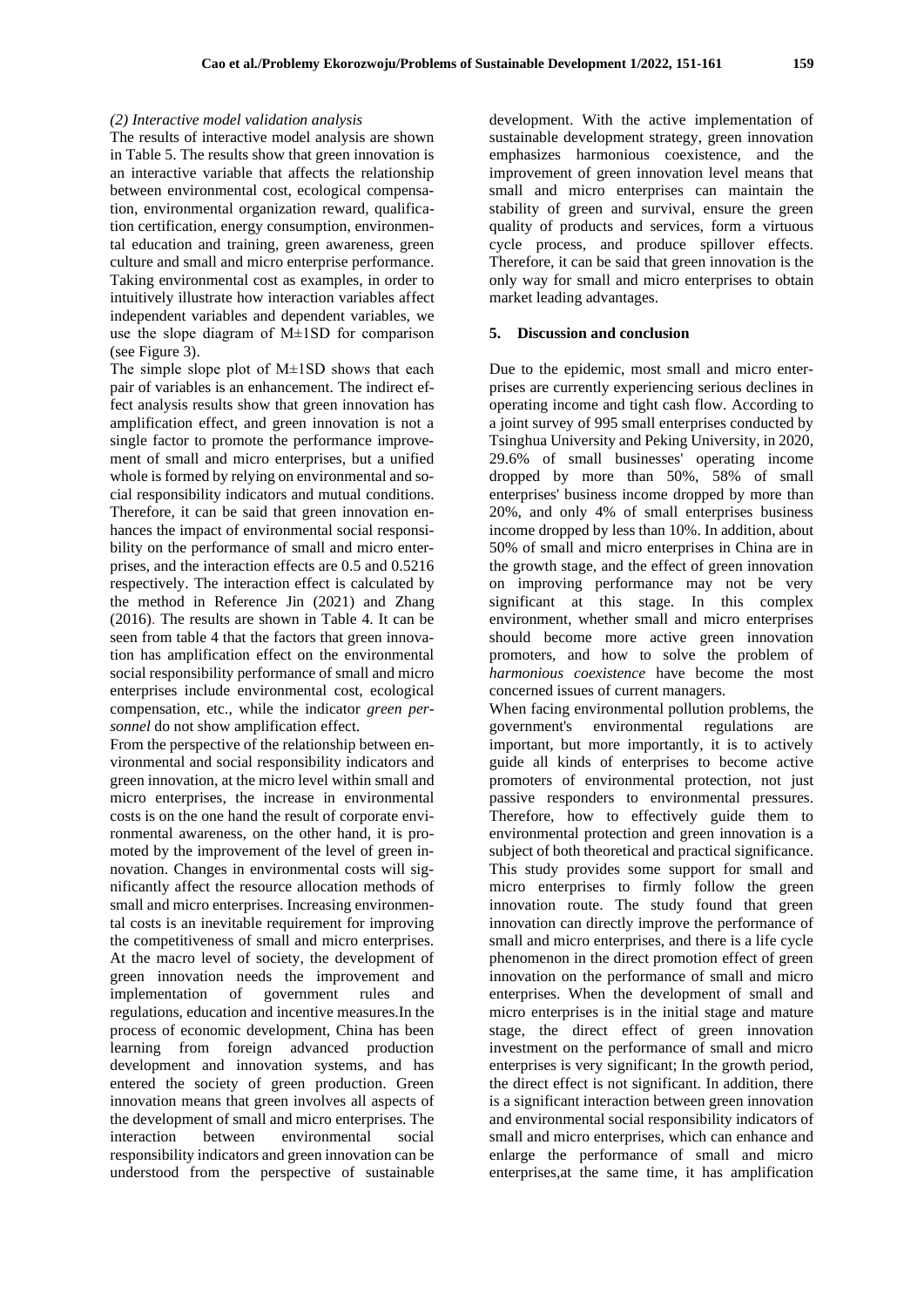effect on 8 indicators of environmental social responsibility of small and micro enterprises. These indicators provide clear guidance for the green innovation practice of small and micro enterprises. Combined with the conclusion of this paper, this paper mainly puts forward two policy suggestions. First, the incentive and qualification certification of environmental protection organizations present a strong indirect effect, indicating that the government can guide small and micro enterprises to carry out more green innovation activities through government regulation. Therefore, it is of positive practical significance to continue to adhere to and improve the formulation and implementation of green environmental protection systems and rules, which can not only enhance the long-term competitive advantage of small and micro enterprises, at the same time, it is also conducive to play the main role of small and micro enterprises in the process of building environmental governance system. Secondly, in addition to environmental costs and ecological compensation, environmental education and training, green awareness and green culture also show strong indirect effects, which shows that small and micro enterprises not only need to actively integrate green development concept into process improvement and product design process, and constantly improve green production process and green product quality.In addition, small and micro enterprises should also fully realize the scientific nature of incorporating green innovation, green awareness, green culture, and sustainable development performance into the corporate performance management framework, and actively establish a good corporate image In order to build a trustworthy relationship network, strive to identify the cognitive requirements and expectations of social participants for the sustainable development of small and micro enterprises, and strive to integrate the *harmonious symbiosis* culture into the corporate green culture.

#### **Acknowledgments**

This work was partially supported by The National Natural Science Foundation of China (No. 71871134), Planning of Shanghai Soft Science (No. 17692103800; No. 18692104400), Scientific research projects of School of management of Shanghai University (No.2020-SDGY-KZ-005).

#### **References**

- 1. ARFI W.B., HIKKEROVA L., SAHUT J.,2017, External knowledge sources, green innovation and performance, *Technological forecasting and social change*, 129: 210-220.
- 2. AGHION P., FESTRÉ A.,2017, Schumpeterian growth theory, schumpeter, and growth policy design, *Journal of evolutionary economics*, 27(1): 25- 42.
- 3. BLOCK J.H., 2012, R&D investments in family and founder firms: an agency perspective, *Journal of business venturing*, 27(2): 248-265.
- 4. CAO H.J., CHEN Z.W., 2017, The driving effect of internal and external environment on green innovation strategy of enterprises-the regulatory role of senior executives' environmental awareness, *Nankai management review*, 20(6): 95-103.
- 5. CALABRO A., VECCHIARINI M., GAST J., 2019, Innovation in family firms: a systematic literature review and guidance for future research, *International journal of management reviews*, 21(3): 317-355.
- 6. CHAN H.K.YEE R.W.Y., DAI J., LIM M.K., 2016, The moderating effect of environmental dynamism on green product innovation and performance, *International journal of production economics*, 181: 384- 391.
- 7. CHEN S., HE W.L., ZHANG R., 2017, Venture capital and enterprise innovation: impact and potential mechanism, *Management world*, 1: 158-169.
- 8. CHEN L.T., ZHU Y.L., GUO L., 2018, Research on the motivation of enterprises' green innovation response behavior under multiple institutional pressures, *Journal of management*, 15(5): 710-717.
- 9. CHIOU T.Y., CHAN H.K., LETTICE F., CHUNG S.H.,2011, The Influence of greening the suppliers and green innovation on environmental performance and competitive advantage in Taiwan, *Transportation research part E: logistics and transportation review*, 47(6): 822-836.
- 10. CRAIG J., DIBRELL C., 2006, The natural environment, innovation and firm performance: a comparative study, *Family business review*, 19(4): 275-288.
- 11. DANGELICO R.M., NASTASI A., PISA S., 2019, A comparison of family and nonfamily small firms in their approach to green innovation: A study of Italian companies in the agri-food industry, *Business strategy and the environment*, 28(7): 1434-1448.
- 12. EDWARDS J.R., LISAS L., 2007, Methods for integrating moderation and mediation, *Psychological methods*, 12(1):1-22.
- 13. FERNANDO Y., JABBOUR C.J.C., WAH W.X.,2019, Pursuing green growth in technology firms through the connections between environmental innovation and sustainable business performance: does service capability matter? *Resources,conservation and recycling*, 141: 8-20.
- 14. FU R., TANG Y., CHEN G.,2020, Chief Sustainability officers and corporate social responsibility, *Strategic management journal*, 41(4): 656-680.
- 15. GEMECHU A., 2016, TEKLEMARIAM. Determinants of micro and small enterprises performance in south west Ethiopia: the case of manufacturing enterprises in Bench Maji, Sheka and Kefa Zones, *Global journal of management and business research*, 16(10): 28-38.
- 16. HAYES A., 2013, Introduction to mediation,moderation,and conditional process analysis, *Journal of educational measurement*, 51(3): 335-337.
- 17. IOANNOU I., SERAFEIM G., 2012, What drives corporate social performance? The role of nationlevel institutions, *Journal of international business studies*, 43(9): 834-864.
- 18. JIANG B., XU M.B., 2016, Evaluation of innovation capability of small and micro enterprises based on tri-